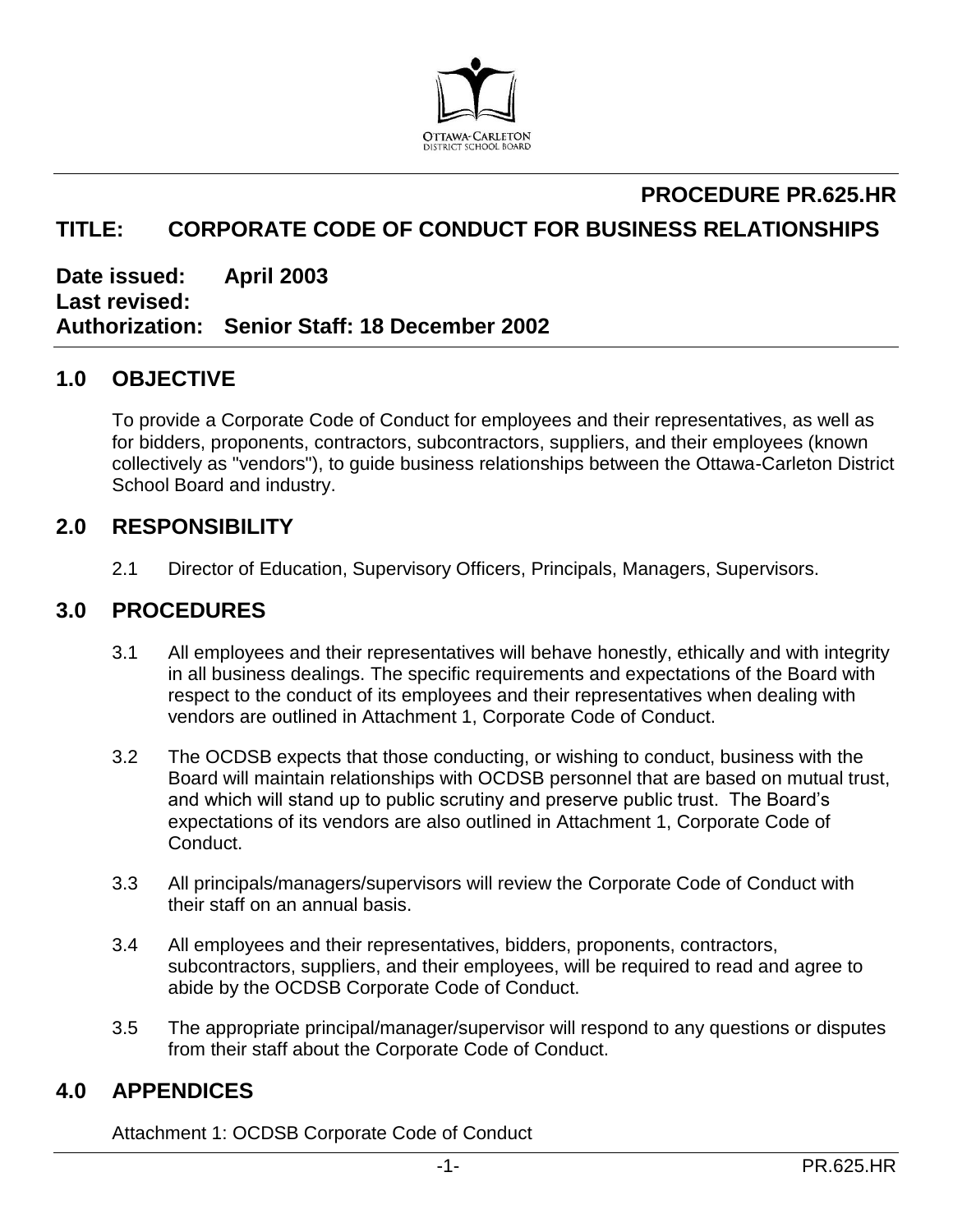# **5.0 REFERENCE DOCUMENTS**

*Education Act*, 1998, Section 217 *Income Tax Act Policy of the Ontario Teachers' Federation*, Section III, Professional Ethics Board Policy P.024.HR: Employee Conflict of Interest Board Policy P.057.FIN: Acquisition of Major Services Board Policy P.069.FIN: Tendering, Purchasing and Acquisition of Supplies and Services Board Policy P.075.FIN: Low Value Purchase Program Board Procedure PR.557.FIN: Acquisition of Major Services Board Procedure PR.558.FIN: Tendering, Purchasing and Acquisition of Supplies and **Services** Board Procedure PR.566.FIN: Low Value Purchase Program Board Procedure PR.577.FIN: Acquisition of Consulting and Professional Services Board Policy P.025.GOV: Board Member Conflict of Interest Board Policy P.073.GOV: Board Member Code of Ethics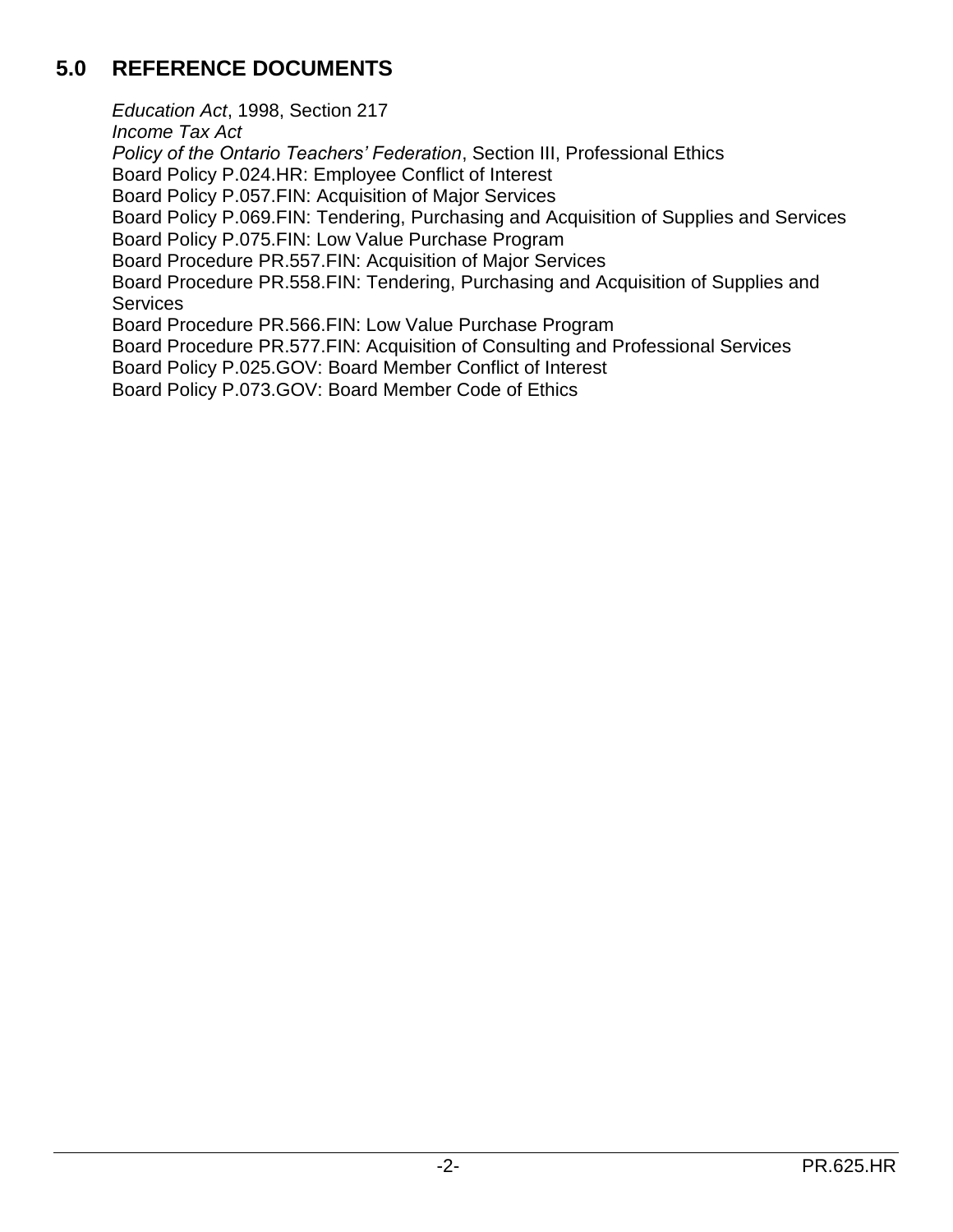

# **Corporate Code of Conduct**

#### Shared Values

Productive and honest relationship**s** between the Ottawa-Carleton District School Board ("OCDSB" or "Board") and vendors are important in sustaining the operational effectiveness of the OCDSB. Equally important, is the ability of the OCDSB to get best value for money from allocated public funds. These objectives require an open and ethical business relationship.

This code aims to build a trustful relationship between the OCDSB and individuals and organizations that supply the Board with goods and services. A trustful relationship requires a solid commitment from both sides as embodied in this code which provides clear guidelines for ethical behaviour appropriate to business dealings. It is built on personal and professional values that will permit informed judgments integral to meeting the OCDSB mission and provides vendors with what to expect when doing business with the Board. This code is complementary to existing professional codes and codes of professional associations.

We believe honest dealings are the only acceptable basis for business activity. Our commitment to core values such as integrity, honesty, responsibility, accountability, compassion, fairness, trust and respect form the basis of all our actions.

The Corporate Code of Conduct ("Code") set out below provides a framework for relationships between the OCDSB and vendors.

The OCDSB expects that its employees, and their representatives, bidders, proponents, contractors, suppliers and their employees and subcontractors will all be guided by the Code. The OCDSB expects that those conducting, or wishing to conduct, business with the Board will maintain relationships with OCDSB personnel that are based on mutual trust, and which will stand up to public scrutiny and preserve public trust. Vendors can expect relationships with the OCDSB to be friendly, and conducive to the prompt and proper handling of any business issues that may arise.

#### OCDSB Mission Statement

The Ottawa-Carleton District School Board challenges all students to achieve personal excellence in learning and responsible citizenship within a safe, equitable, diverse and caring environment.

Based on this mission statement, all OCDSB employees and their representatives will, in their business relationships:

- behave honestly and with integrity;
- act with care and diligence;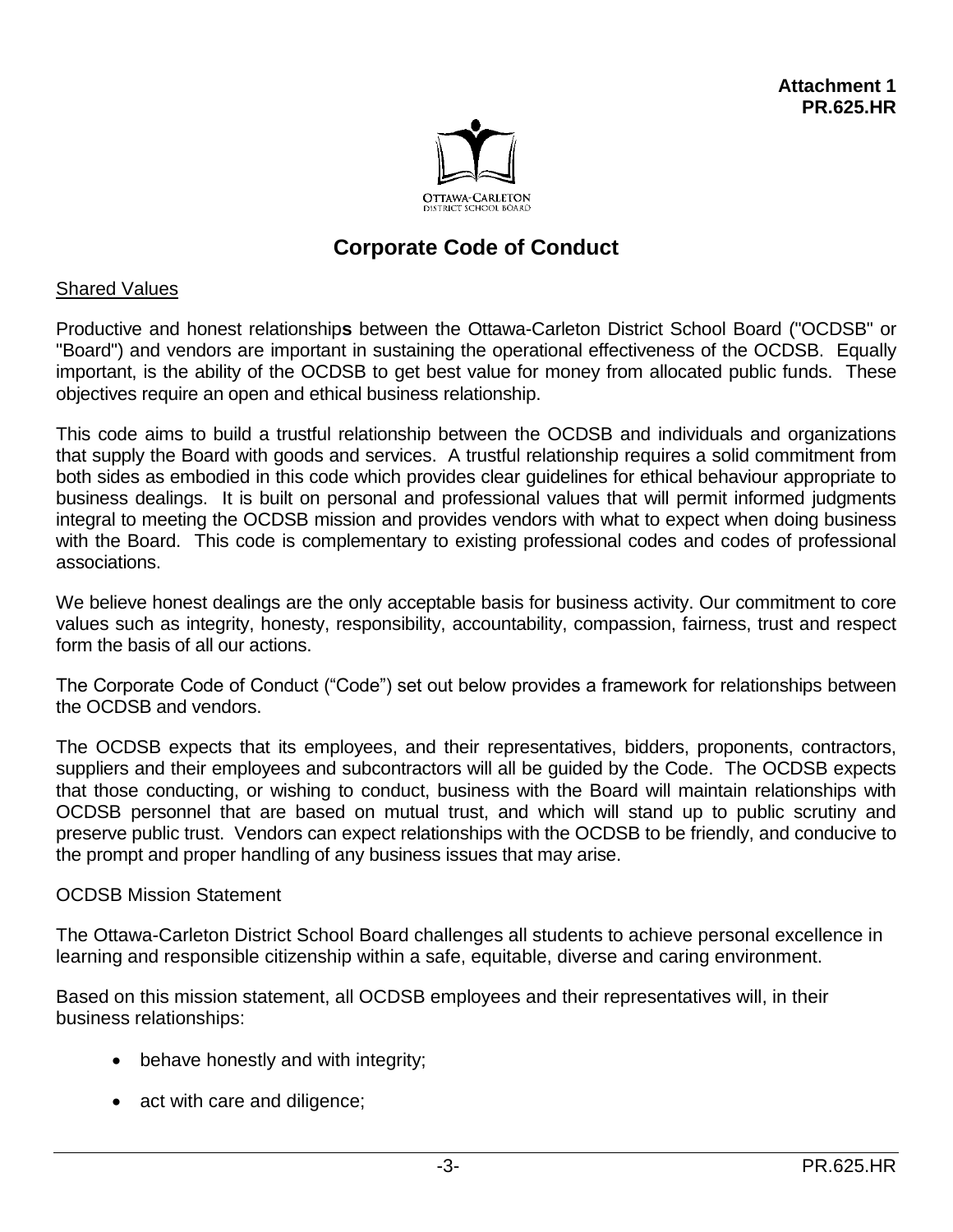- treat everyone with respect and courtesy, and without coercion or harassment of any kind;
- comply with all applicable Canadian laws;
- provide no false or misleading information in response to a request for information that is made for official purposes;
- comply with any lawful and reasonable direction given by someone who has the authority to give direction;
- maintain appropriate confidentiality of supplier information;
- disclose, and take reasonable steps to avoid, any conflict of interest (real or apparent) in connection with their employment with the OCDSB;
- use OCDSB resources in a proper manner;
- make no improper use of inside information, or their duties, status, power or authority, in order to gain, or seek to gain, a benefit or advantage for themselves or any other person;
- at all times behave in a way that upholds the values and the integrity and good reputation of the OCDSB;
- respect the environment;
- account for their decisions and actions;
- respect privacy and confidentiality of student and Board information;
- act equitably and promptly;
- comply with any other conduct requirement that is prescribed by regulations and directions.

#### **More specifically, the OCDSB requires its employees to:**

- seek value for money for the taxpayer;
- be open in business dealings, subject to commercial-in-confidence, security, and privacy considerations;
- respond promptly to reasonable requests for advice and information;
- be equal in their treatment of all vendors;
- deal honestly with vendors and be timely in paying accounts;
- avoid and declare situations where private interests conflict with public duty;
- neither solicit nor accept remuneration or other benefit from organizations seeking or having an official relationship with the OCDSB.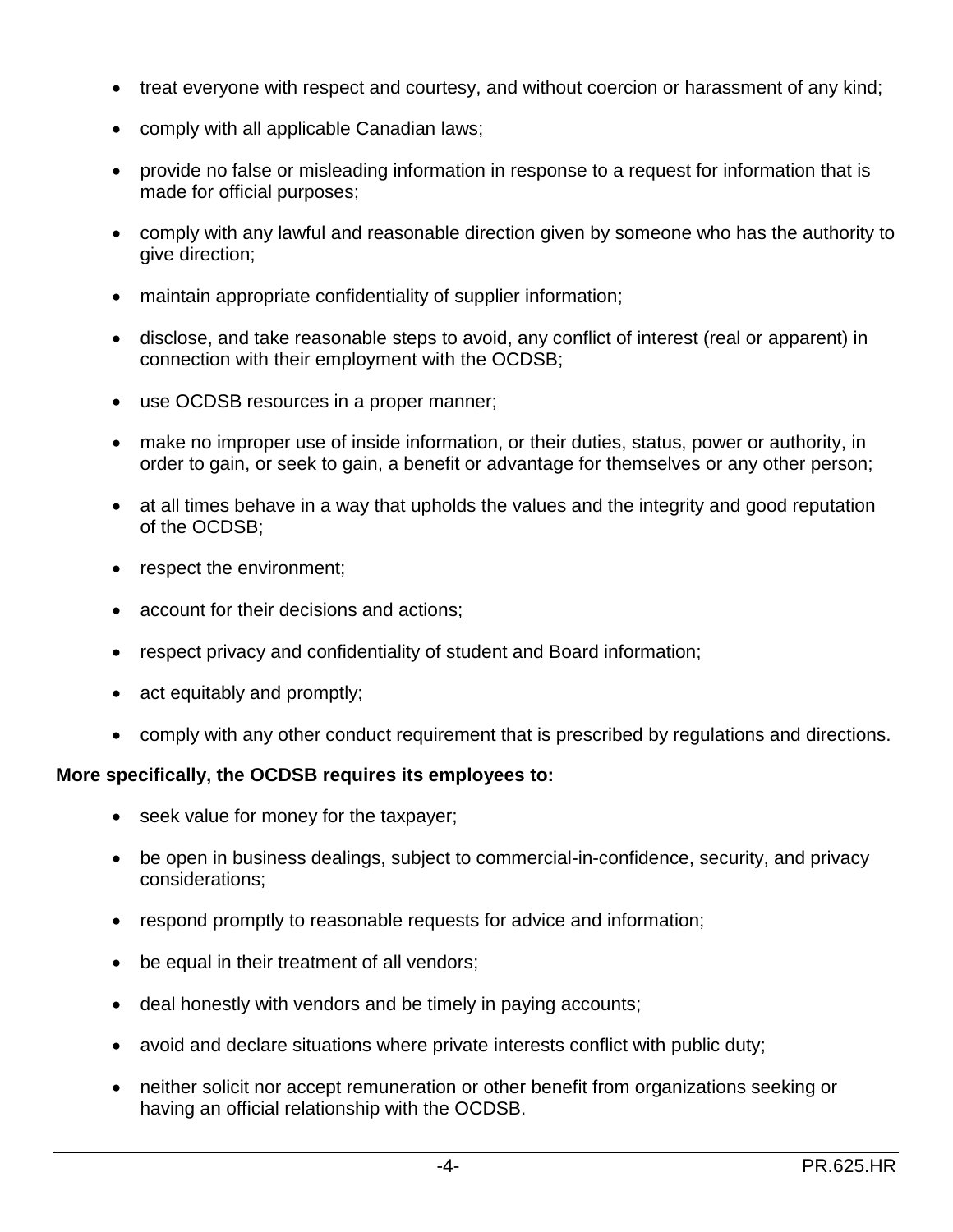## **In return, the OCDSB expects that its vendors will:**

- deliver value for money;
- avoid collusive practices;
- prevent the unauthorized release of privileged or confidential information;
- respond promptly to reasonable requests for advice and information;
- accept no solicitations from or make offers to OCDSB employees of financial or other benefits;
- uphold policies which prohibit discrimination and which protect the right to be free of hate activity based on race, ancestry, place of origin, colour, ethnic origin, disability, citizenship, creed, sex, sexual orientation, gender identity, age, marital status, family status, receipt of public assistance, political affiliation, religious affiliation, level of literacy or any other personal characteristics;
- meet their obligations as an employer under the employment standards legislation within their jurisdiction, i.e., Ontario Employment Standards Act, 2000.
- refuse to use products manufactured in factories where children are used in exploitive circumstances which impede child development.

## **Our Expectations**

We expect vendors to adhere to the same high performance standards that our stakeholders expect from us, which include:

- meet the optimal quality standards acceptable within the specified industry, e.g., ISO 9004;
- establish demonstrable quality systems to ensure processes and procedures are always followed;
- meet all delivery commitments with a goal of 100 per cent on time, all the time;
- contact the OCDSB immediately regarding any potential delivery delays;
- offer the OCDSB the most competitive pricing equal to or better than what is offered to other customers, for similar supplies, services, quantities and conditions;
- implement continuous improvement programs to constantly drive costs down, reduce cycle times, improve quality, and eliminate waste;
- offer the OCDSB the same or better product warranties as commercially available;
- have the flexibility to respond to normal swings in demand;
- guarantee continued supply for essential products and services in situations where no alternate source of supply is available;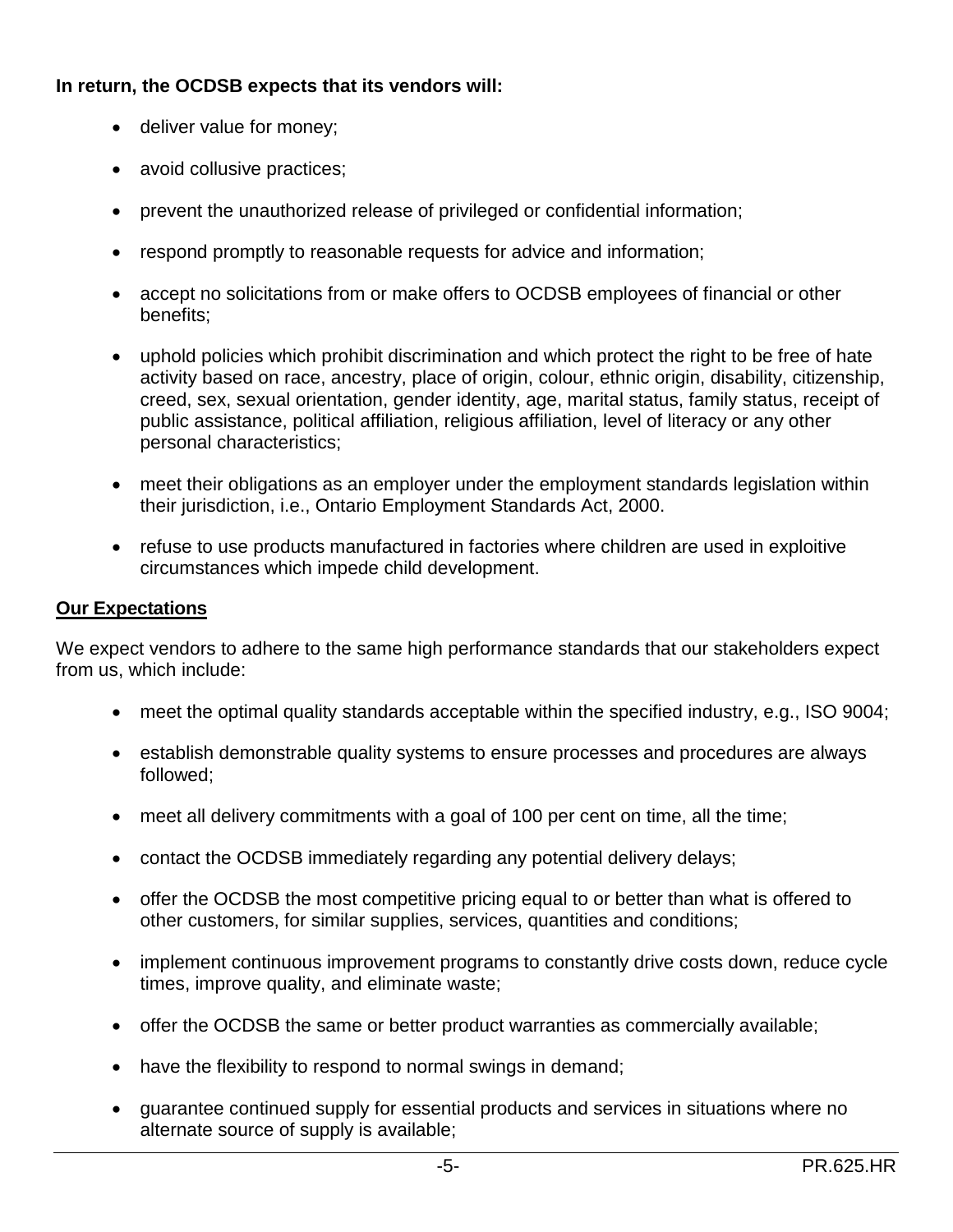- demonstrate financial health and inform the OCDSB of significant business changes;
- where cost-effective and appropriate, provide and make use of goods and services in a manner that provides for the expanded use of environmentally preferred products such as: durable products, reusable products, energy efficient products, low pollution products, products that contain the maximum level of post-consumer waste and/or recyclable content, and products that provide minimal impact to the environment.

#### **Vendors must be aware that OCDSB employees will not:**

- own a financial interest in any vendor's organization that might cause the appearance of divided loyalty (holding shares in major corporations as part of a normal investment portfolio is acceptable);
- award OCDSB business to a family member or close friend;
- hide the fact that a personal or social relationship that goes beyond the business relationship may exist.

#### **We also expect that vendors will not:**

 offer preferential pricing or terms to OCDSB employees for their personal benefit, unless the same pricing and terms are offered to all OCDSB employees.

#### **Guidelines in Applying the Code of Conduct**

Particular situations in which OCDSB and vendors should exercise care include:

## **Gifts**

There will be no expectation of any gift giving. If a vendor wishes to provide a personal gift, it should be of nominal value only (e.g., coffee mug, calendar, etc.) and should be offered only on occasions that have no connection with the bid process or bid evaluation of quotations, tenders, proposals or negotiation of contracts. If a vendor wishes to provide a charitable gift of more than nominal value, such gift will be made to the OCDSB rather than to an individual (e.g., donations to raise funds for the annual United Way campaign).

Under no circumstance will the OCDSB or its employees accept any gifts or favors that could compromise the image or integrity of the vendor or the Board, or be construed as a bribe. Any gifts must be received with the understanding that they involve no obligation of any kind.

#### **Hospitality and Entertainment**

Extension of modest hospitality by the OCDSB or vendors can be an appropriate means of facilitating business. Cost sharing can also be appropriate. The hospitality should not be lavish, nor should it generally include travel and accommodation. Appropriate kinds of hospitality would include lunch, invitation to trade show or company parties. Any offer must be made and accepted with the understanding that it involves no obligation of any kind.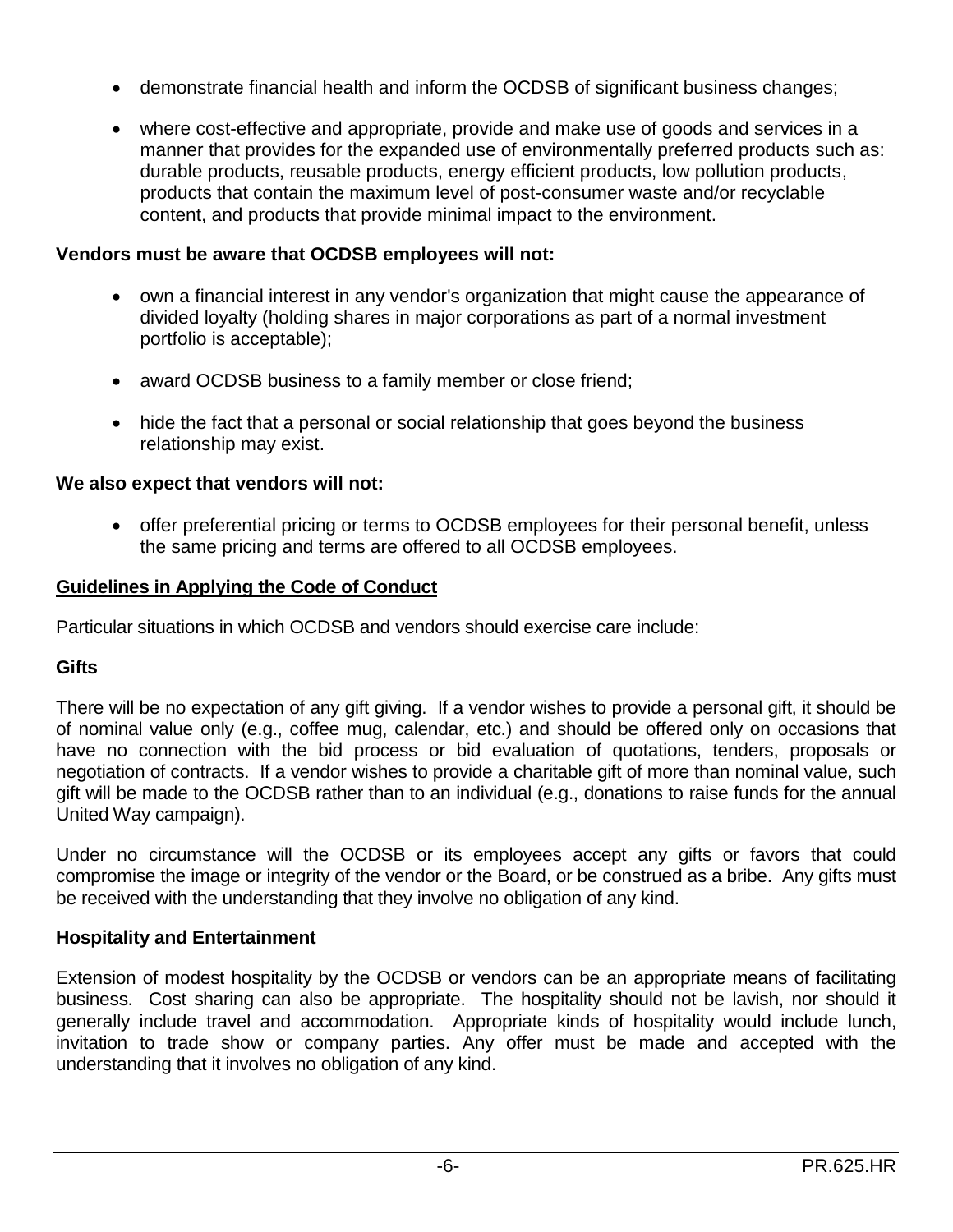It is not appropriate for OCDSB personnel to accept any offer of free entertainment from vendors where it could be regarded as substantial or could give rise to either the reality or the perception of a conflict of interest.

The frequency and nature of gifts or hospitality accepted should not be allowed whereby the recipient might be or might be deemed by others to have been influenced in making a business decision as a consequence of accepting such hospitality or gifts.

During the bid process, bid evaluation or contract negotiations there shall not be any offer or acceptance of hospitality and social contact should be avoided.

Should an OCDSB employee or vendor to the Board have any doubt or misgivings about the nature, value or appropriateness of any gift or offer of hospitality, he or she should contact the appropriate OCDSB Superintendent, or the Director of Education.

## **Travel and Accommodation**

The OCDSB provides for the business travel and accommodation requirements of its personnel. Any offer that a vendor might wish to make for OCDSB employees to visit and view its facilities or products or to provide training at its facilities (over and above training that is already specifically provided for in that format as part of a contract) should be made to the appropriate OCDSB Superintendent or the Director of Education who will make the determination as to appropriateness of the offer.

## **Conflict of Interest**

At times, processes will need to be established between the OCDSB and industry to identify and quickly resolve real or perceived conflicts of interest. OCDSB employees should ensure that in all dealings with vendors, their actions are capable of withstanding critical public scrutiny without the need for elaborate justification. In dealings with vendors, a real or perceived conflict of interest may arise between an employee's private interests and that employee's duty to the OCDSB. If the conflict cannot be avoided, the employee should declare it promptly in writing to an appropriate supervisor with the expectation of being excused from direct involvement in the situation.

## **Confidentiality**

Product, business and industry information, know-how, trade secrets, technology and other such information are vital assets that must be protected. Information supplied by and to vendors is frequently given "in confidence" and on the strict understanding that it will not be revealed to other than those with a genuine need to know. The OCDSB understands the importance of this precept and will enforce it to the maximum extent practicable.

During the bid process, competing companies are never to be given another company's information in regard to performance specifications nor any aspects of pricing, quotation, tender, bid, advance details of future product releases, nor any other commercial or proprietary information.

## **On-site Vendors**

Vendors who spend a considerable amount of time at the OCDSB become part of our campus community. We trust them the same way we trust our employees. We expect them to adhere to our values. Violations such as making false statements or theft will result in contract termination and involvement of the appropriate authorities. Equally important is compliance with our workplace policies